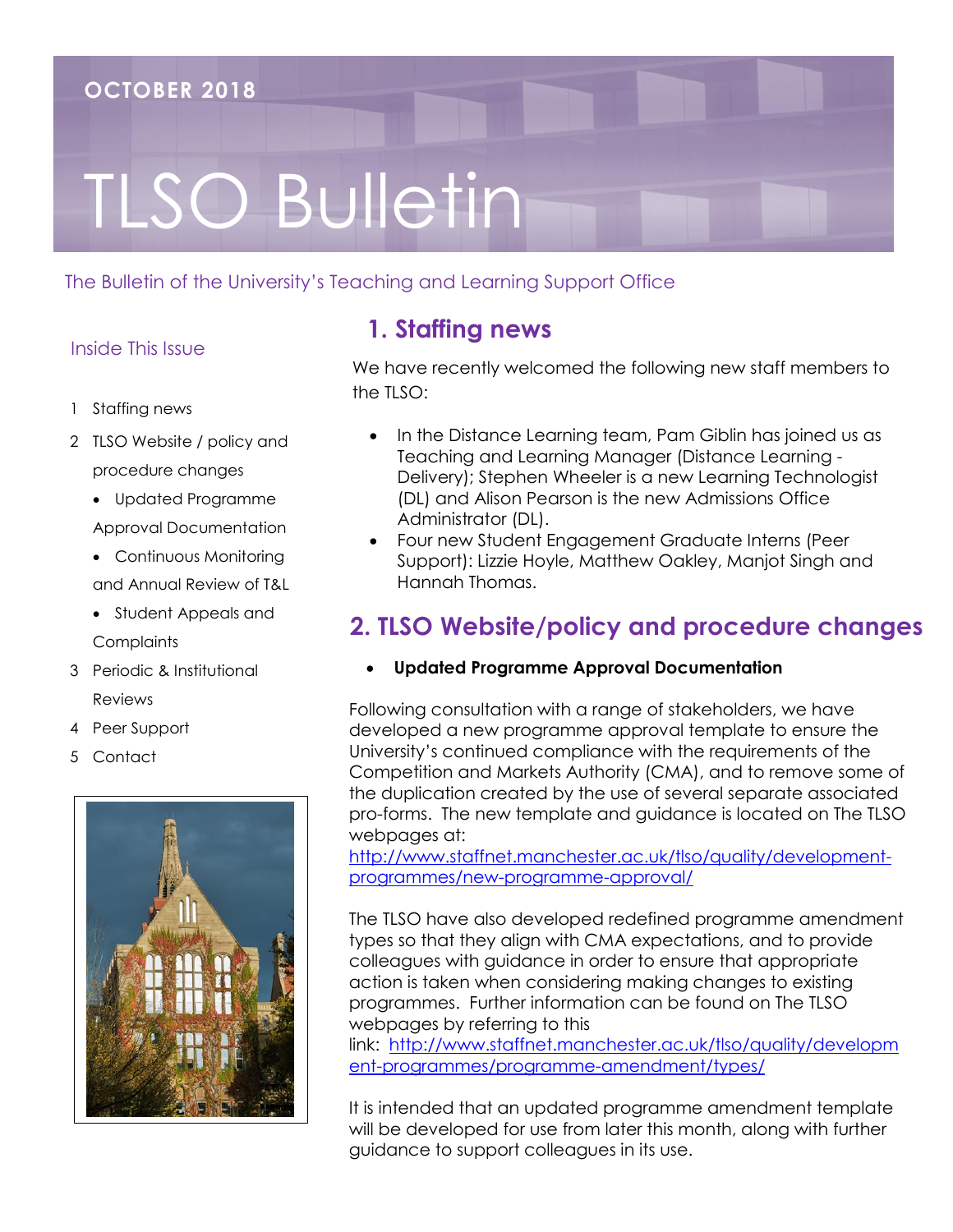## **2. TLSO Website/policy and procedure changes (continued)**

#### **Continuous Monitoring and the Annual Review of Teaching and Learning**

**2018** has been set for colleagues to submit their Student Experience Action Plans (SEAPS), along In preparation for the Annual Review of Teaching and Learning, a final deadline of **14 November**  with a Faculty Quality Assurance Pro-forma. Please consult colleagues within your respective Faculty to determine any local deadlines, and arrangements for submission to The TLSO.

So that TLG members have access to the SEAPs as soon as possible please submit your School SEAPs to Miriam Graham [\(M.Graham@manchester.ac.uk\)](mailto:M.Graham@manchester.ac.uk) and they will be uploaded to our intranet within the 'TLG notes 201819' folder located via this link: <http://www.staffnet.manchester.ac.uk/tlso/management-groups/tlg/>

The current SEAP template can be found within the Quality section of our webpages: <http://www.staffnet.manchester.ac.uk/tlso/quality/monitoring-review/continuous-monitoring/>

#### **Student appeals and complaints – recommendation from the OIA**

Following the conclusion of a recent complaint which was reviewed by the OIA, colleagues dealing with student appeals and complaints are asked to ensure that they retain records of all meetings with students.

Information about academic appeals, complaints and misconduct can be found on the TLSO website at:

[http://www.staffnet.manchester.ac.uk/tlso/academic-appeals-complaints-and-misconduct/.](http://www.staffnet.manchester.ac.uk/tlso/academic-appeals-complaints-and-misconduct/)

## **3. Periodic and Institutional Reviews**

next six years is available below: The latest updated review schedule for internal programmes and collaborative provision for the

o [Periodic and institutional review schedule](http://documents.manchester.ac.uk/display.aspx?DocID=10980)

## **4. Peer Support**

**TLSO Website / Policy & procedure changes and information Peer Support welcomes the return of students to campus!** 

The 2018/2019 Academic Year for Peer Support started off with our annual 'Setting Up For Success' AskMe event, which involved student representatives from all schemes to come and network with each other for an afternoon. This was an excellent opportunity for our students to think about how the different schemes can collaborate with each other, get to know other students outside of their scheme and pick up their AskMe badges. We are especially proud of our Peer Support students wearing their AskMe badges alongside so many of our students and members of staff. On the 10<sup>th</sup> October, we will be hosting a Thank You event to celebrate the successful start of the year.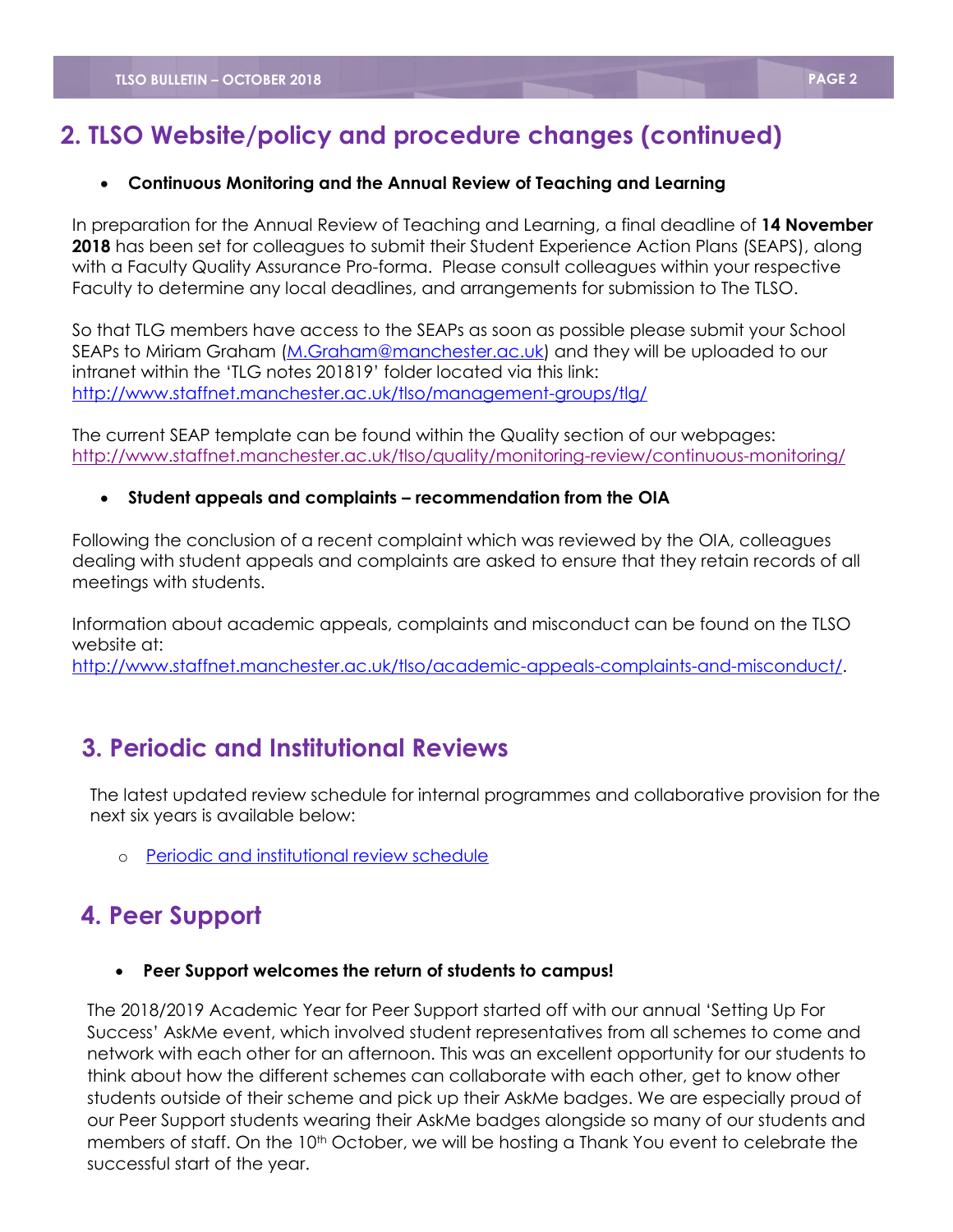### **4. Peer Support**





#### **Training**

The September and October training period is now drawing to a close. Over the two months, over 1500 Peer Mentors and PASS Leaders have completed their training consisting of different activities, which has prepared them for their roles and are they are now beginning to embark on their journey in Peer Support. Nearly all of our PASS schemes have had their PASS in Your Discipline session, which unites all the leaders from one scheme together to reflect and review how PASS works within their discipline before they begin running their first PASS sessions. Our Peer Mentoring schemes have nearly finished receiving their Planning Ahead training sessions, in which they reflect on their time as first year and think about how they can use their experience to create a calendar of events and workshops for the year as well as planning Welcome Week activities.



#### **Peer Support @ International Orientation**

This September we ran some really fun orientation sessions over 2 days for international students, which is an event that is now in its second year. The sessions incorporated variety of games which acted as icebreakers and networking opportunities. We saw really great engagement from the students and they seemed to really enjoy their time in the session. We also used these sessions as a platform to explain what Peer Support is at Manchester and what opportunities are available to them through it. We had over 100 students who took part and we saw people forming friendships and exchanging contact details!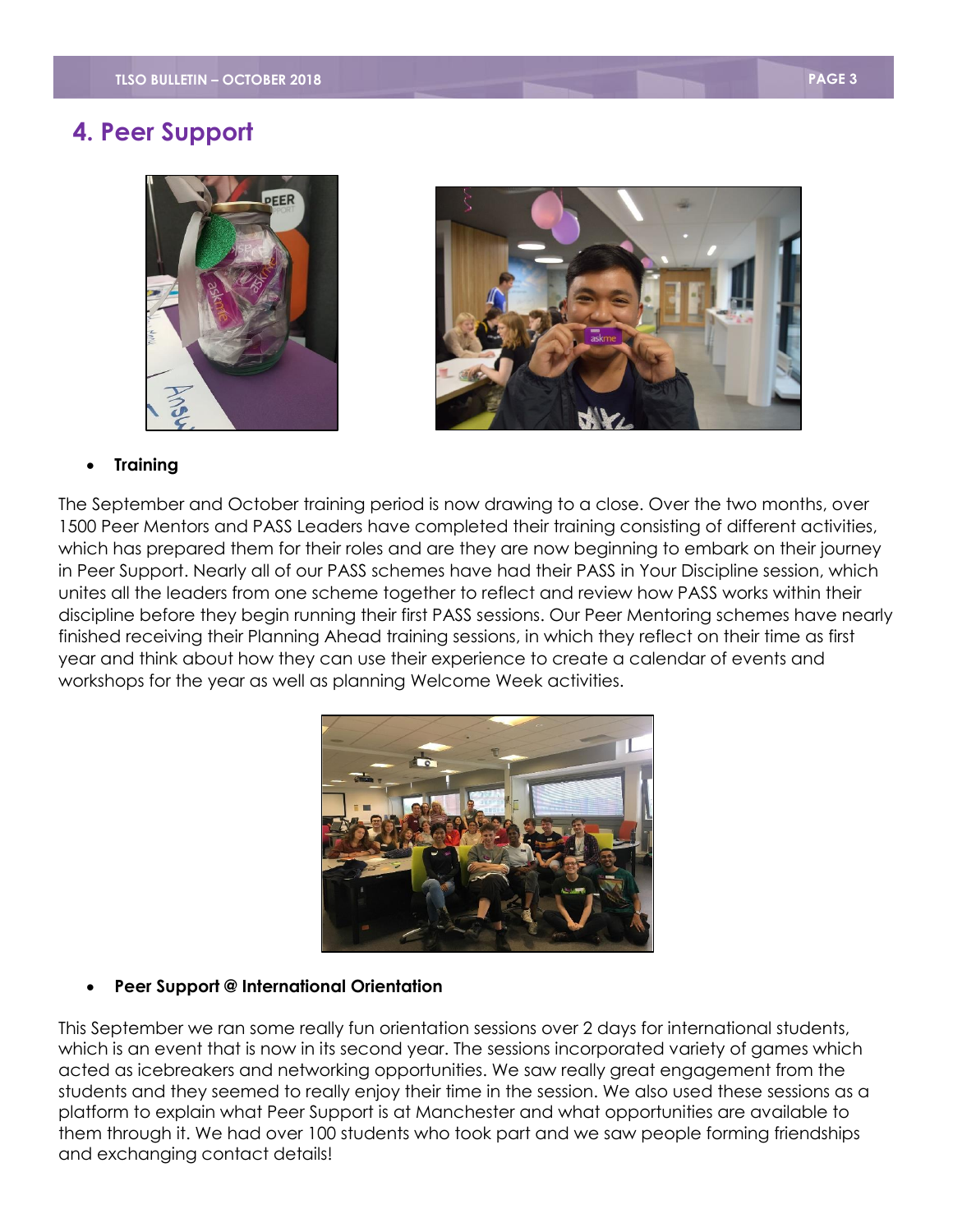## **4. Peer Support (continued)**



#### **Welcome Week**

We had a fantastic Welcome Week a couple of weeks ago, with so many of our schemes running fantastic events for their mentees and PASS attendees. Some highlights included:

- Physics PASS took over the Schuster building for a morning, with each pair of PASS leaders meeting their group for the first time and running some fun activities.
- Italian Peer Mentoring held a 'Coffee and Cake' morning for their first year mentees.
- Japanese Peer Mentoring ran a 'Super Sushi Night' to welcome back returning students and to welcome first years.
- EEE PASS hosted a quiz in the Great Hall in Sackville Street building, which was a huge success!
- Both Music and Geography Peer Mentoring ran scavenger hunts for their mentees to help them get to know each other better.
- School of Biological Sciences PASS had a help desk for first year students in the Stopford Building foyer.